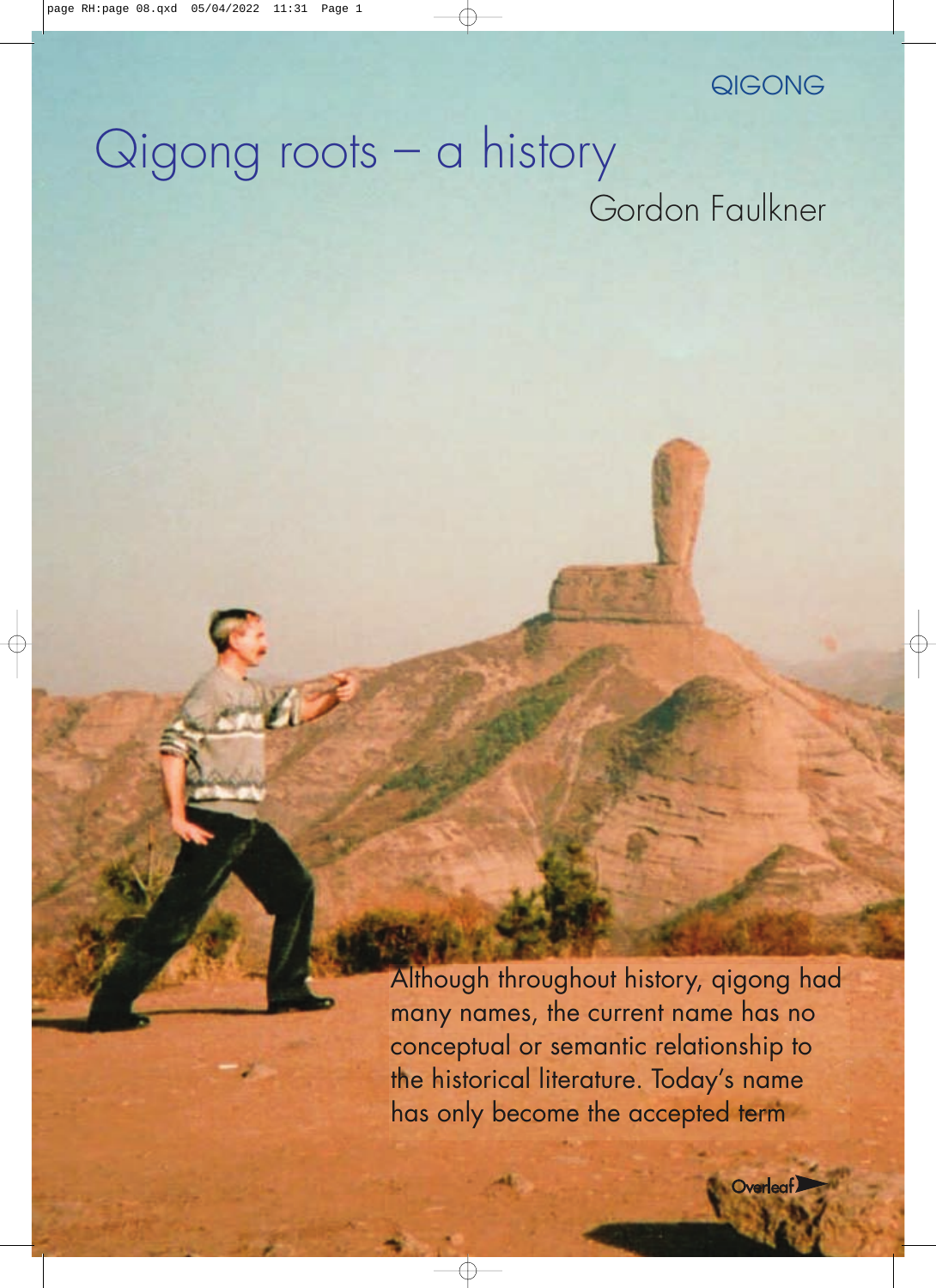# QIGONG

igong is composed of two words which Chinese dictionaries define as follows.

Gong: *meritorious service; achievement; result; skill.*

Qi: *air, gas; smell; vigour; spirit; anger; atmosphere; attitude.* Selection from those choices gives qigong today's meaning of 'vital energy skill' and many other similar variants from these choices.

Although throughout history, qigong had many names, the current name has no conceptual or semantic relationship to the historical literature. Today's name has only become the accepted term since the 1950s. Before that, the oldest and most diverse form is daoyin. One of the foremost Chinese academic sites for the study of these exercises is the Daoyin Yangsheng Centre at the Beijing University of Physical Exercise.

However, although I personally talk about daoyin, I also take note of a passage in the *Xunxi*, a 3rd-century BCE philosophical text. According to this passage,

聞而實喻

之用也 (When a name is heard, the reality is conveyed; such is the usefulness of a name).Thus, for the sake of this article, I will continue to use the modern name qigong. More about the origin of the name later.

Within qigong, qi has three aspects.

**●** Qi refers to the air breathed in and out and through qigong, which can improve the respiration function.

**●** Qi is the medium through which we connect all parts of the body and interact.

**●** Qi is the very essence of human life and qigong contributes to the growth of this substance.

Qigong is the modern umbrella term for a range of exercises known to work and develop skill with the body's energy. Currently, it is divided into five main overlapping traditions: Medical, Buddhist, Confucian, Daoist, and martial.The central aspect of these traditions is health.

The history of qigong in this period comes under the heading of 'fact, fiction, myth, and speculation'. And, to play devil's advocate, there are four concerns that can beset people researching qigong in its early development.

**●** *Pareidolia*:The tendency, when looking at something, for perception to impose a meaningful interpretation, so that one sees an object, pattern, or meaning where there is none.

**●** *Motivated Perception*: Seeing what one wants to see.

**●** *Motivated Reasoning*: Coming to conclusions one is predisposed to believe in.

4. *Confirmation Bias*: The tendency to look for and interpret information that supports their view. All the qigong information in the pre-imperial era is debatable and the history presented here follows the most commonly held beliefs.

The first use of the term qigong is another contested area. Many Chinese textual researchers agree it first appeared in the Jin dynasty (265-420 CE) in the *Lian jian zi*, a book written by the Daoist priest, Xu Xun.This text now only exists in the compendium *Jingming zongjiao lu*, which was printed around 1691 CE in the Oing Dynasty and, because of this, some researchers place the first use of the name in the Qing Dynasty.

The modern name qigong came to prominence after it was used by the Beidaihe Qigong Sanatorium and endorsed by the Chinese Communist Party in the 1950s to emphasise health and scientific approaches, while deemphasising spiritual practices and mysticism.

As stated, the oldest term for qigong is daoyin. Daoyin is often translated as gymnastics. However, daoyin has significant differences from the modern understanding of



gymnastics. Daoyin exercises are based on the accumulation and conservation one's energy but the practice of present-day gymnastics requires the consumption of energy.

Dao (guiding) refers to the fact that physical movements are guided by the strength of the mind and stimulate the internal flow of qi within the body. Yin (pulling) means that with the aid of physical movements, qi can reach the extremities of the body.

The term daoyin first occurs in Zhuangzi, a lateWarring States Period (476–221 BCE) text.

The pre-imperial history covers Neolithic period (c. 8500-2070 BCE), Xia Dynasty (c. 2070-1600 BCE), Shang Dynasty (c. 1600-1050 BCE), Zhou Dynasty (1046- 256 BCE), andWarring States period (c. 475-221 BCE).

### Neolithic period (c. 5000-2000 BCE)

Some researchers believe qigong began either 7000 or 8000 years ago. A quick examination of Chinese history shows little evidence for this idea.

The first appearance of Chinese script is in the Shang Dynasty Archaic Language Period (1200-1000 BCE). This was only on oracle-bones and, therefore, contained no historical information. The first time we can look at factual historical evidence for qigong is in the following Pre-Classical Language Period (1000-600 BCE).

The main claim is down to a single piece of 7000-yearold pottery which appears to show a person in a qigonglike posture (pareidolia?).

Although various traditions of qigong try to trace their roots back to legendary people like Pengzu (the Chinese Methuselah), the immortals Chisongzi (Master Redpine) and Wang Ziqiao and the ancient master Ningfengzi, who have specific sets of exercises named after them, it is also clear the best speculation we have is that qigong evolved from shamanic rituals and dance during this period.

## Xia Dynasty (c. 2070-1600 BCE)

Legends claim this as the first Chinese Dynasty with Yu the Great as the first emperor, but there was little proof